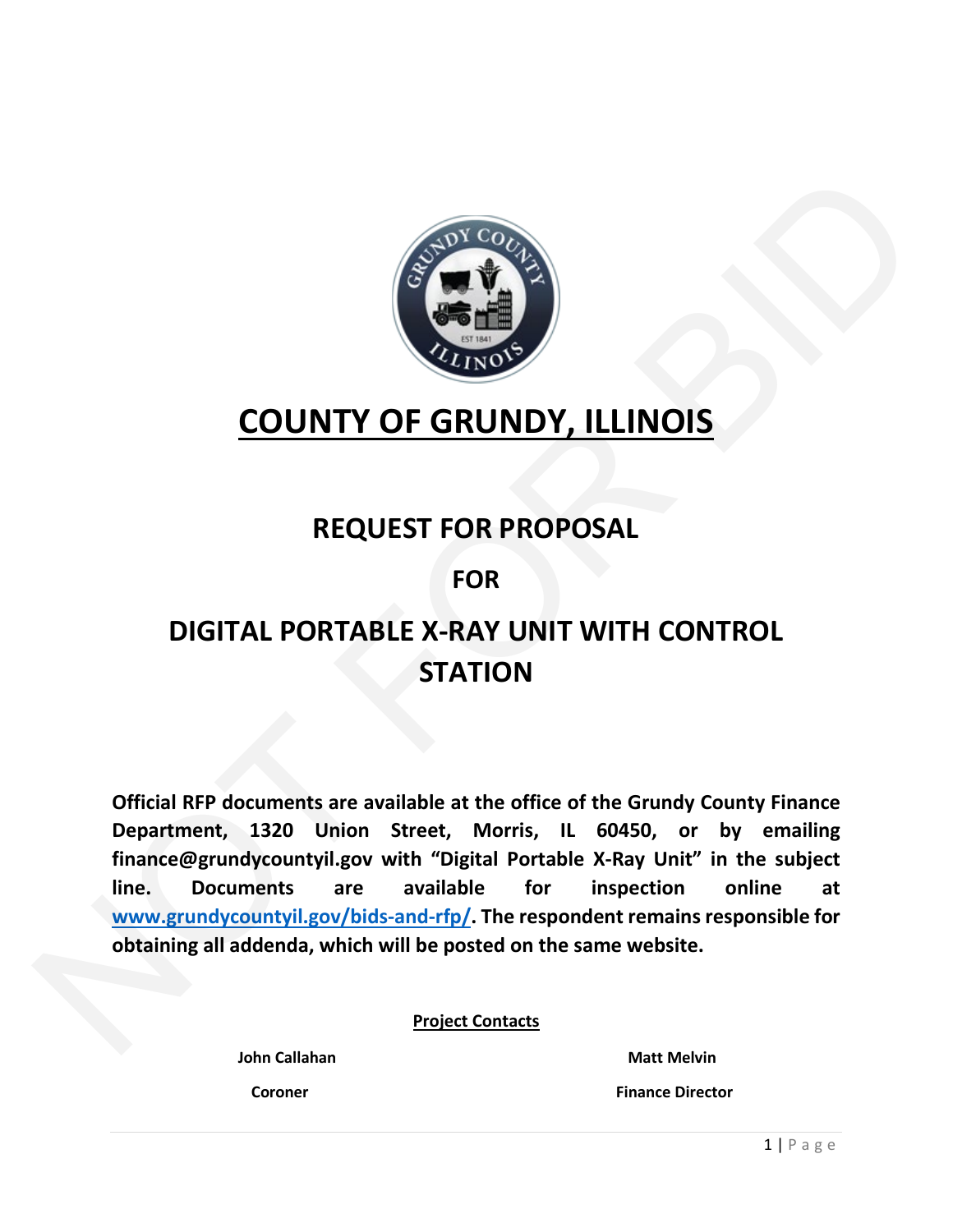#### REQUEST FOR PROPOSAL FOR THE PURCHASE AND IMPLEMENTATION OF A DIGITAL PORTABLE X-RAY UNIT WITH CONTROL STATION

Sealed proposals will be received for a Grundy County Coroner Digital Portable X-Ray Unit with Control Station. Sealed envelope must be clearly marked on the exterior "Grundy County Coroner Digital Portable X-Ray Unit with Control Station" and contain six (6) copies of the complete proposal with one (1) original. No responsibility or liability will be attached to any County official, employee or agent for the premature opening or failure to open any proposal not marked according to this instruction.

Sealed proposals will be accepted until 10:00 AM, June 1, 2022 at the Grundy County Finance Department, 1320 Union St., Morris, IL 60450. At that time, sealed proposals will be publicly opened and read aloud. Fax and electronic submissions will not be accepted.

Grundy County is requesting proposals from qualified proposers to deliver, install, upgrade, train, support and maintain the digital portable X-ray machine to be housed in the Coroner's facility. The project will be awarded to the proposer who submits the best proposal in compliance with this RFP. This RFP is being issued under the authority of the Grundy County Board. The Grundy County Coroner, along with the Grundy County Finance Director will oversee all aspects of the selection process, subject to review and approval of the Grundy County Board. REQUEST FOR PROPOSAL FOR THE PURCHASE AND IMPLEMENTATION OF A<br>DIGITAL PORTABLE X-RAY UNIT WITH CONTROL STATION<br>Selected proposable will be received for a Country Country Concer Digital Postele & CRay Unit with<br>Control Stat

Proposal documents are available at the Office of the Grundy County Finance Department, 1320 Union St., Morris, IL 60450, and for inspection online at www.grundycountyil.gov/proposals-and-rfp/. The proposer remains responsible for obtaining all addenda, which will be posted at the same website.

A proposal bond for 5% of the total proposal will be required. Proposals may not be withdrawn or revoked for a period of 90 days after submission.

The County of Grundy reserves the right to reject any and all proposals and to waive technical errors or informalities in proposal.

Chris Balkema

County Board Chairman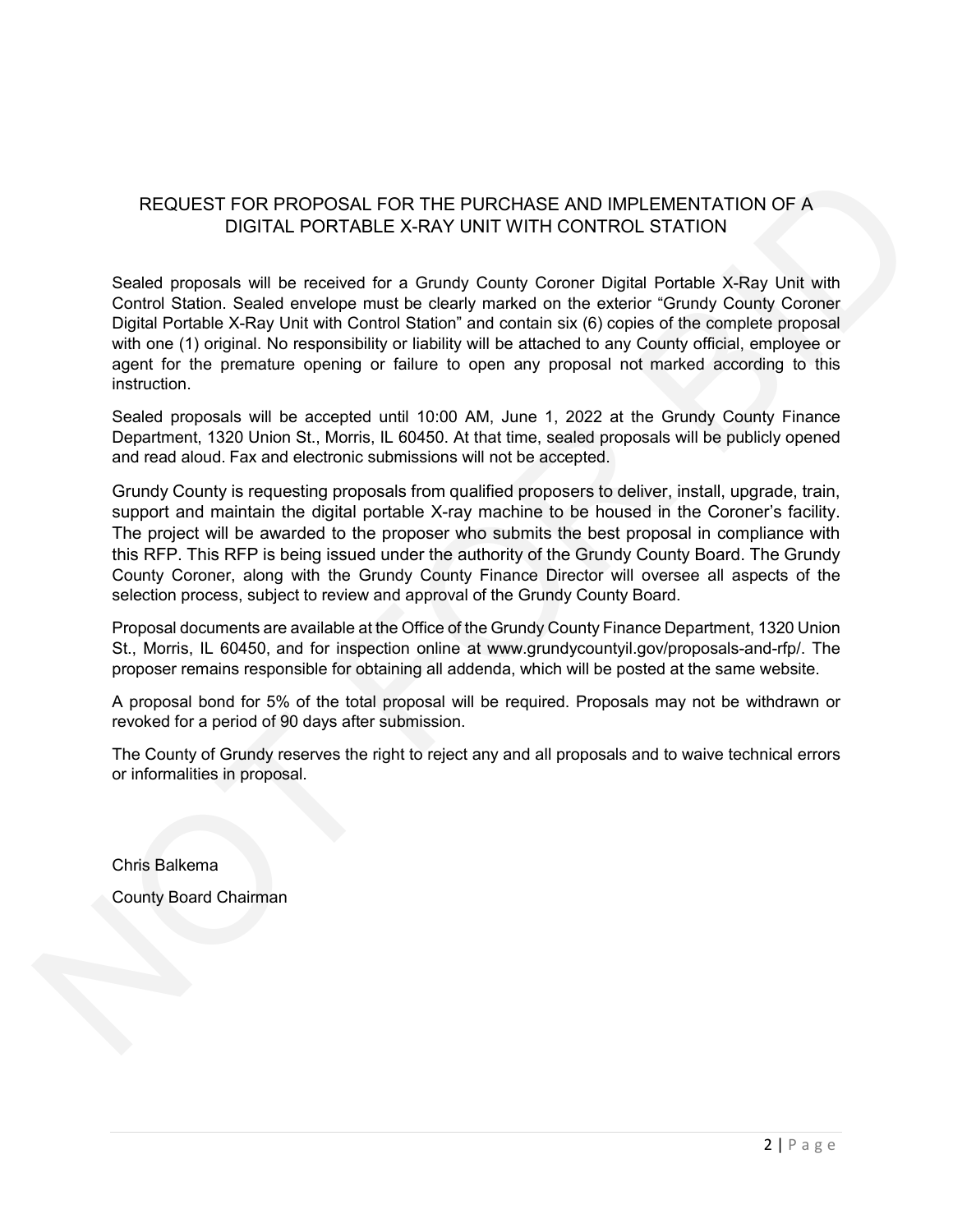# **County of Grundy, Illinois**

**Request for Proposal For Digital Portable X-Ray Unit**

## **Table of Contents**

| <b>Table of Contents</b>          |             |
|-----------------------------------|-------------|
|                                   |             |
| <b>SECTION</b>                    | <b>PAGE</b> |
| <b>1.0 GENERAL INFORMATION</b>    | 4           |
| 2.0 SCOPE OF WORK                 | $5-6$       |
| <b>3.0 INSURANCE REQUIREMENTS</b> | $7-8$       |
| <b>4.0 SUBMITTAL REQUIREMENTS</b> | $8-9$       |
| 5.0 SUBMISSION OF PROPOSAL        | $9 - 10$    |
| <b>6.0 EVALUATION OF PROPOSAL</b> | $10-11$     |
| 7.0 GENERAL TERMS and CONDITIONS  | $11 - 12$   |
| 8.0 CONFIRMATION of ADDENDA       | 13          |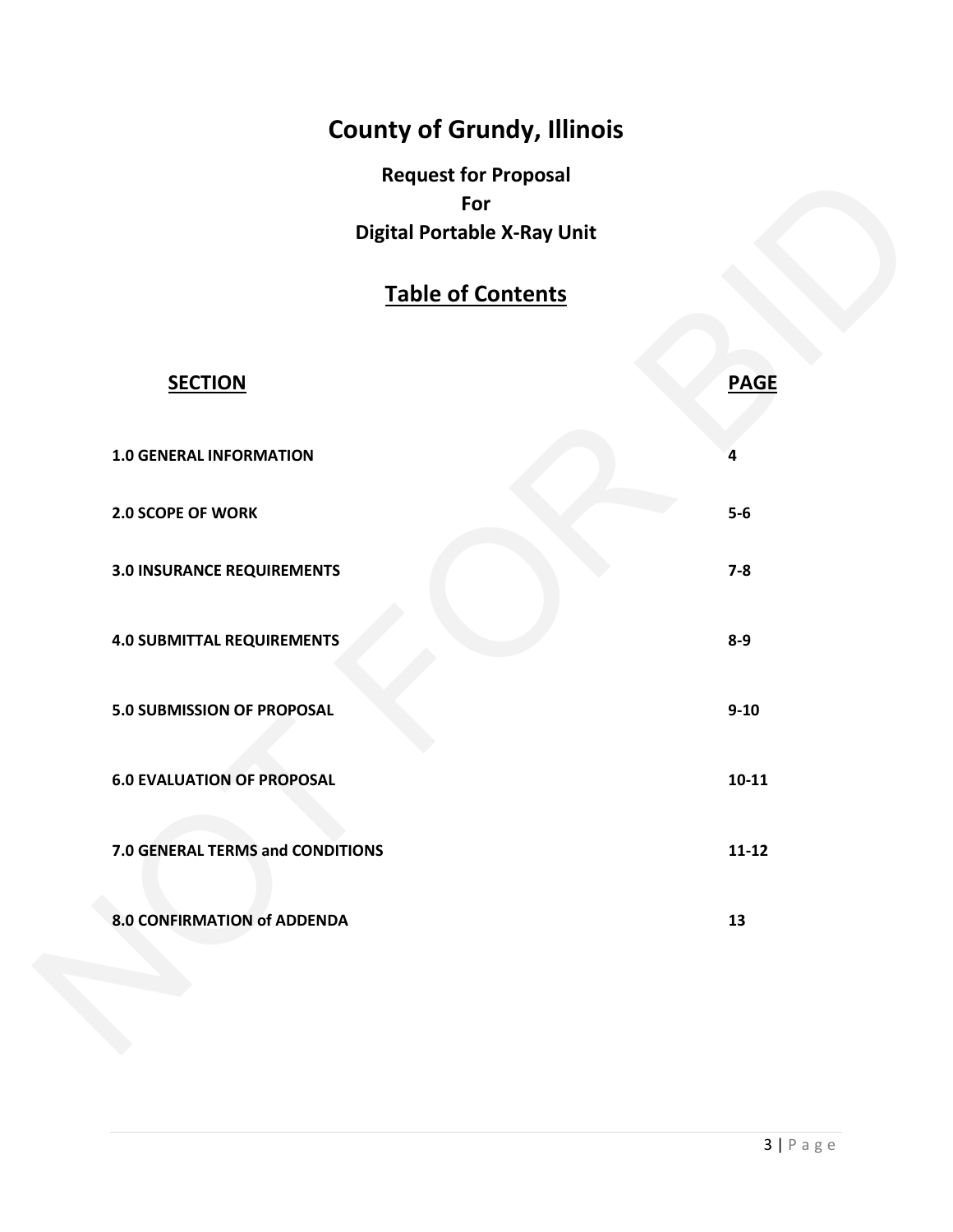### **COUNTY OF GRUNDY, ILLINOIS RFP Specifications Digital Portable X-Ray Unit with Control Station**

#### **1.0 General Information:**

#### **1.1 Purpose**

The Grundy County Coroner's Office is seeking to procure a digital portable X-Ray unit that can be used within the Grundy County Coroner's Office. The contractor must be able to provide all equipment, software, workstations, monitors, and cart for ease of mobility. A radiology system of this type will provide a comprehensive clinical picture thus reducing time of assessment, enhancing the efficiency of the Medical Examiner. **RFP Specifications**<br> **Sortable X-Ray Unit with Control Station**<br> **Correction:**<br> **Correction** in the Grundy County Coroner's Office. The contractor must be able<br>
and the stroken experiments are proposed in the stroken of t

The intent of the Request for Proposal is to obtain product and service information from qualified and experienced firms within this field. The submittal of proposals will be designed as to demonstrate the competencies of the firm to best fulfill the services outlined within the scope of work, to bring the best value to the county.

The firm selected will demonstrate the ability to offer the best combination of service and value deemed appropriate in the appraisal.

#### **1.2 Background**

The Grundy County Coroner office conducts complete and objective investigations of unattended, violent, sudden, unexpected, and suspicious deaths to help determine the root cause of death. Currently the Coroner utilizes an off-premise machine located within the County's local community hospital. Grundy County is seeking to minimize the time taken to complete the investigation, as well as limit liability upon transportation to and from said premises. The current conditions are again time consuming and ergonomically sub-optimal; an in-house system will allow for a more optimal environment for a faster and effective examination. root cause of death. Currently the<br>the County's local community he<br>taken to complete the investigar<br>from said premises. The current<br>sub-optimal; an in-house system<br>and effective examination.<br>1.3 Definitions<br>- "County" refe

#### **1.3 Definitions**

- "County" refers to, and may be listed as, Grundy County and/or the Grundy County Coroner's Office - "Respondent" refers to any company or contractor submitting a proposal. They may also be referred to as vendor or bidder.
- "Independent Contractor" is defined as the individual or company whose proposal has been accepted by Grundy County and is awarded a fully, executed contract.
- "Request for Proposal (RFP)" is a formal procurement document in which a service or need is identified but no specific method to achieve it has yet been determined. The purpose of an RFP is to permit the respondent to suggest various approaches to meet the need at a given price.
- "Proposal" means a formal offer submitted in response to this solicitation.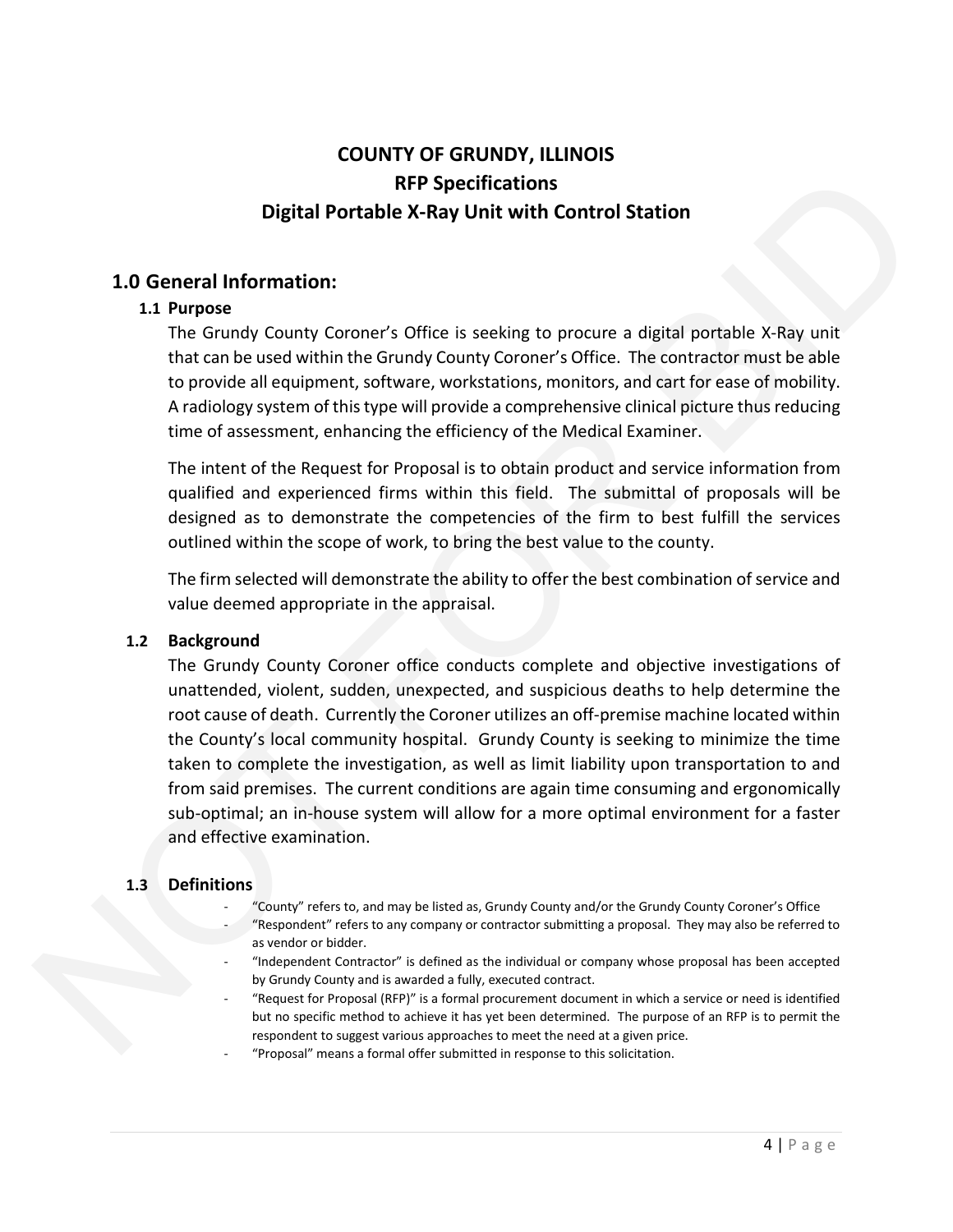## **2.0 Scope of Work and Services to be Performed:**

### **2.1 Requirements**

- All Equipment contracted as part of the RFP process shall be in new condition and inspected upon delivery to the Coroner's office. All equipment will be ensured to be of the upmost highest condition upon pre-installation, installation, and post-installation. Previously used equipment, or those used as "demo" models will not be acceptable. ent contracted as part of the RFP process shall be in new condition<br>ted upon delivery to the Coroner's office. All equipment will be<br>o be of the upmost highest condition upon pre-installation,<br>models will not be acceptable
- Vendor will ensure that all equipment will be delivered within the building at cost of the vendor, including shipping and unloading of pertinent equipment and materials. All costs incurred in transporting, installing, and training during the process will be quoted within the response.
- Details of required spatial areas required for proper usage of equipment will be included within the response.
- All work on equipment installation and equipment training shall be in direct correlations with the needs of the Grundy County Coroner's Office. All equipment installation as well as equipment training shall follow proper processes as to ensure compliance with all Local, State, and Federal rules and regulations.
- All equipment will be held to the highest standards outlined by the FDA and ISO Regulations.
- Vendor to guarantee and warranty all parts and equipment under this contract against defects for a minimum period of 1-year from contract initiation.
- Vendor will ensure that adequate training on equipment operation will be included as part of the ordering and installation process for all members of the Grundy County Coroner's Office on an as needed basis.
- Vendor to provide complimentary inspections and maintenance on an "as needed" basis on all contracted equipment while under the warranty and maintenance agreement.
- Vendor to perform all available software updates for equipment purchased while under the warranty and maintenance agreement.
- Vendor to advise Grundy County Coroner's Office of any applicable hardware or software upgrades available, and provide them at a discounted rate off list price. Franced as part of the<br>Grundy County Coron<br>Pendor to provide connected<br>needed" basis on all<br>maintenance agreem<br>Pendor to perform a<br>while under the warr<br>Pendor to advise Gru<br>or software upgrades<br>price.<br>Pendor to ensure the<br>
	- Vendor to ensure that all training, warranty, operation, maintenance, and preventative maintenance charts shall be submitted in a clear organized manual for reference after completion of contract.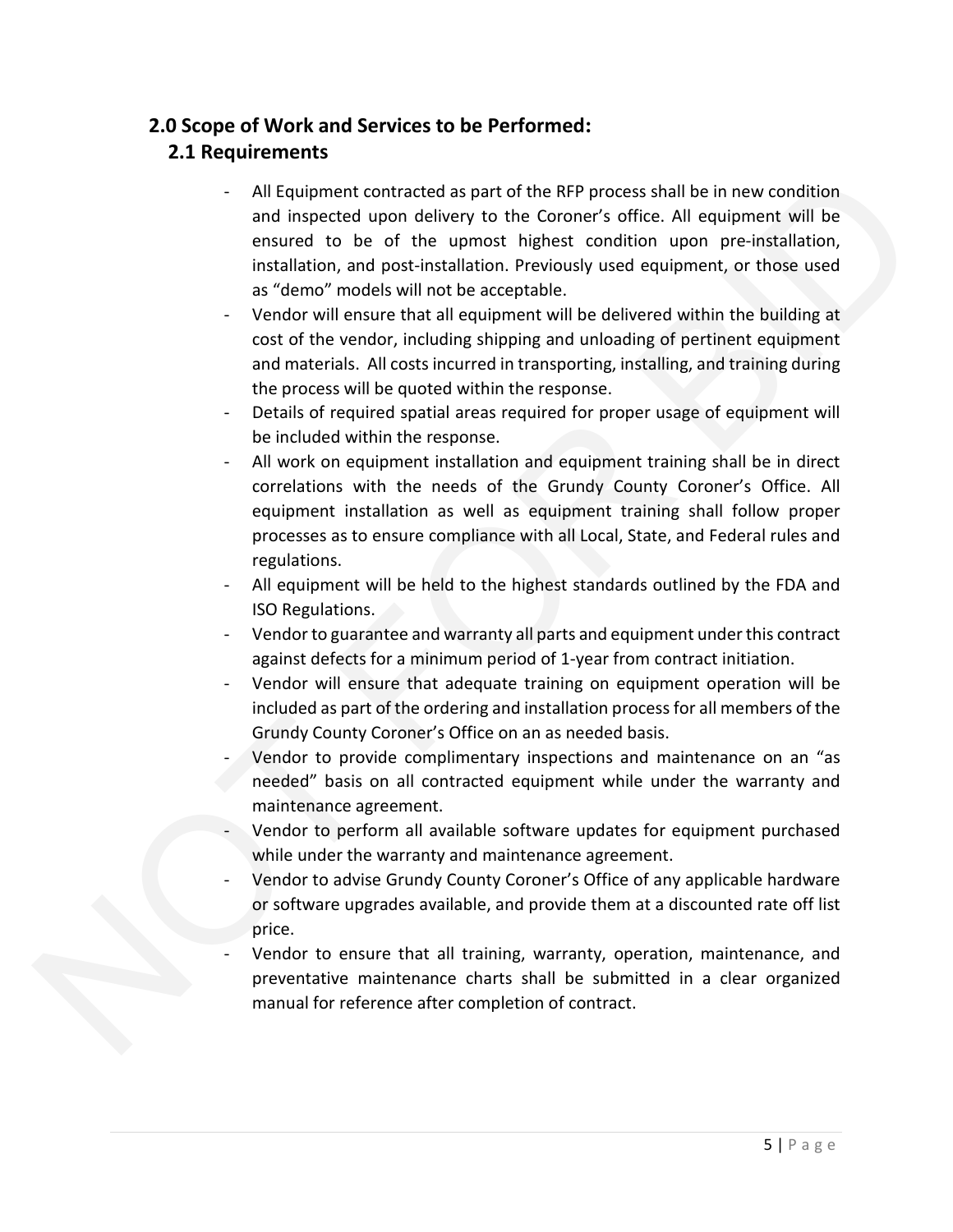### **2.2 Project Specifications**

- The Digital Portable X-Ray Unit must be of light enough total weight to be able to be easily moved and utilized throughout the process of post-mortem examinations.
- X-Ray unit must have pre-installed programming for tracking, recording, and storing data persistent to state and local government regulations.
- System design must be compliant for use within the medical field of forensic pathology.
- The Digital Portable X-Ray Unit must offer variable resolution modes to help give a clear advanced judgement upon completion of all Medical Examiner's assessments.
- The Unit must have high enough generator to allow for shortened exposure times, as well as to provide sharp easily analyzed images.
- Digital Portable X-Ray Unit must have a rotatable anode tube. The unit must be able to scan at any radial angle from 0 to 90 degrees, anteroposterior to lateral positions. The rotatable anode tube must also be able to be locked in place once the proper angle of degree is achieved.
- Must have programming to track and store exposure levels on an instantaneous level. Dose monitoring and analysis with ability to export reports must be compatible within the systems for tracking in the Grundy County Coroner's Office. to be easily moved and utilized throughout the process of post-more<br>commissions. The process of post-more examples throughout the process of post-more<br>examples that the state and local government regulations.<br>Setting that
	- An operator workstation providing imaging on a touchscreen monitor with the ability to initiate, terminate, and view the X-Ray exposures. The touchscreen control system must allow for full-screen viewing.
	- System must allow security logins for multiple users to operate.
	- Supply DR grid encasement.
	- Supply mobile radiographic table with minimum 300 lb. capacity. Dimension top Minimum of 56 in x 24 in. Height of between 20 in – 28 in. Hospital grade locking swivel casters. Grid Cabinet. Grid 10:1, 103 LPI.
	- Able to supply hook and loop thyroid collar.
	- Supply of unisex light weight lead aprons.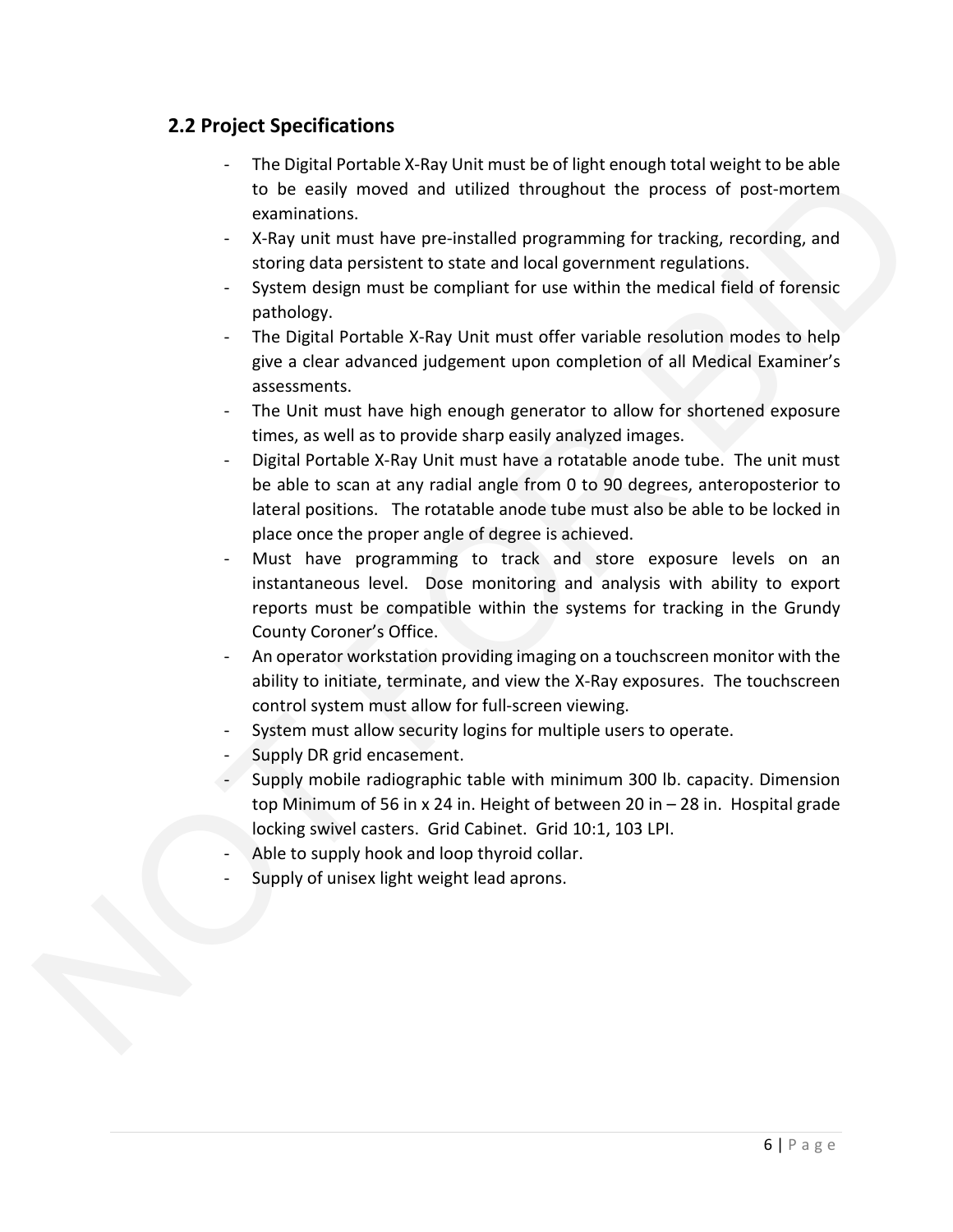#### **2.3 RFP Timetable**

| <b>Event</b>                                                                                                                                                                                                                 | Date                                        | <b>Time</b> |
|------------------------------------------------------------------------------------------------------------------------------------------------------------------------------------------------------------------------------|---------------------------------------------|-------------|
| <b>Solicitation/RFP Advertised</b>                                                                                                                                                                                           | May 11, 2022                                |             |
| <b>Last Date to Submit Questions</b>                                                                                                                                                                                         | May 25, 2022                                | $4:00$ pm   |
| Last Day for Posting Addenda                                                                                                                                                                                                 | May 27, 2022                                | 4:00 pm     |
| <b>Deadline to Submit Proposals</b>                                                                                                                                                                                          | June 1, 2022                                | 10:00 am    |
| <b>Proposal Opening</b>                                                                                                                                                                                                      | June 1, 2022                                | 10:00 am    |
| <b>Anticipated Committee Approval</b>                                                                                                                                                                                        | June 8, 2022                                | 4:30 pm     |
| <b>Anticipated Final Board Approval</b>                                                                                                                                                                                      | June 14, 2022                               | 6:00 pm     |
| <b>Successful Proposer Notified</b>                                                                                                                                                                                          | June 15, 2022                               |             |
| mes during the term of the Contract, the respondent and its independent<br>ctors shall maintain, at their sole expense, insurance coverage for the<br>dent, its employees, officers and independent contractors, as follows: |                                             |             |
| mmercial General Liability                                                                                                                                                                                                   | MINIMUM ACCEPTABLE LIMITS<br>OF LIABILITY   |             |
| orker's Compensation                                                                                                                                                                                                         | <b>Statutory Limits - State of Illinois</b> |             |
| ployer's Liability                                                                                                                                                                                                           |                                             |             |
| A. Each Accident                                                                                                                                                                                                             | \$1,000,000                                 |             |
| mmercial General Liability                                                                                                                                                                                                   |                                             |             |
| A Der Occurrence                                                                                                                                                                                                             | <u>ch nhỏ nhỏ</u>                           |             |

#### **3.0 Minimum Insurance Requirements**

At all times during the term of the Contract, the respondent and its independent contractors shall maintain, at their sole expense, insurance coverage for the respondent, its employees, officers and independent contractors, as follows:

| <b>Commercial General Liability</b>                                                                                                                                                                                                                                                                                     | MINIMUM ACCEPTABLE LIMITS<br>OF LIABILITY                                                                                          |
|-------------------------------------------------------------------------------------------------------------------------------------------------------------------------------------------------------------------------------------------------------------------------------------------------------------------------|------------------------------------------------------------------------------------------------------------------------------------|
| <b>Worker's Compensation</b>                                                                                                                                                                                                                                                                                            | <b>Statutory Limits - State of Illinois</b>                                                                                        |
| <b>Employer's Liability</b>                                                                                                                                                                                                                                                                                             |                                                                                                                                    |
| A. Each Accident                                                                                                                                                                                                                                                                                                        | \$1,000,000                                                                                                                        |
| <b>Commercial General Liability</b>                                                                                                                                                                                                                                                                                     |                                                                                                                                    |
| A. Per Occurrence                                                                                                                                                                                                                                                                                                       | \$1,000,000                                                                                                                        |
| <b>B. General Aggregate</b>                                                                                                                                                                                                                                                                                             | \$1,000,000                                                                                                                        |
| <b>Business Auto Liability</b>                                                                                                                                                                                                                                                                                          | \$1,000,000                                                                                                                        |
| <b>Professional Errors and Omissions</b>                                                                                                                                                                                                                                                                                | \$1,000,000                                                                                                                        |
| The County of Grundy shall receive certified copies of all certificates of<br>Insurance certificates shall also reference this project name. The insurance<br>required to notify the County of termination of any or all of these coverages p<br>completion of any contract, at least 30 days prior to the expirations. |                                                                                                                                    |
| п<br>is an A.<br>٠                                                                                                                                                                                                                                                                                                      | Minimum Ins. Company rating that will be accepted as rated by A.M<br>Limits of insurance are to meet any applicable local, state o |

The County of Grundy shall receive certified copies of all certificates of insurance. Insurance certificates shall also reference this project name. The insurance carrier is required to notify the County of termination of any or all of these coverages prior to the completion of any contract, at least 30 days prior to the expirations.

- **Minimum Ins. Company rating that will be accepted as rated by A.M. Best Co.** is an A.
- **EXT** Limits of insurance are to meet any applicable local, state or federal guidelines.
- Limit and conditions are subject to change at any time.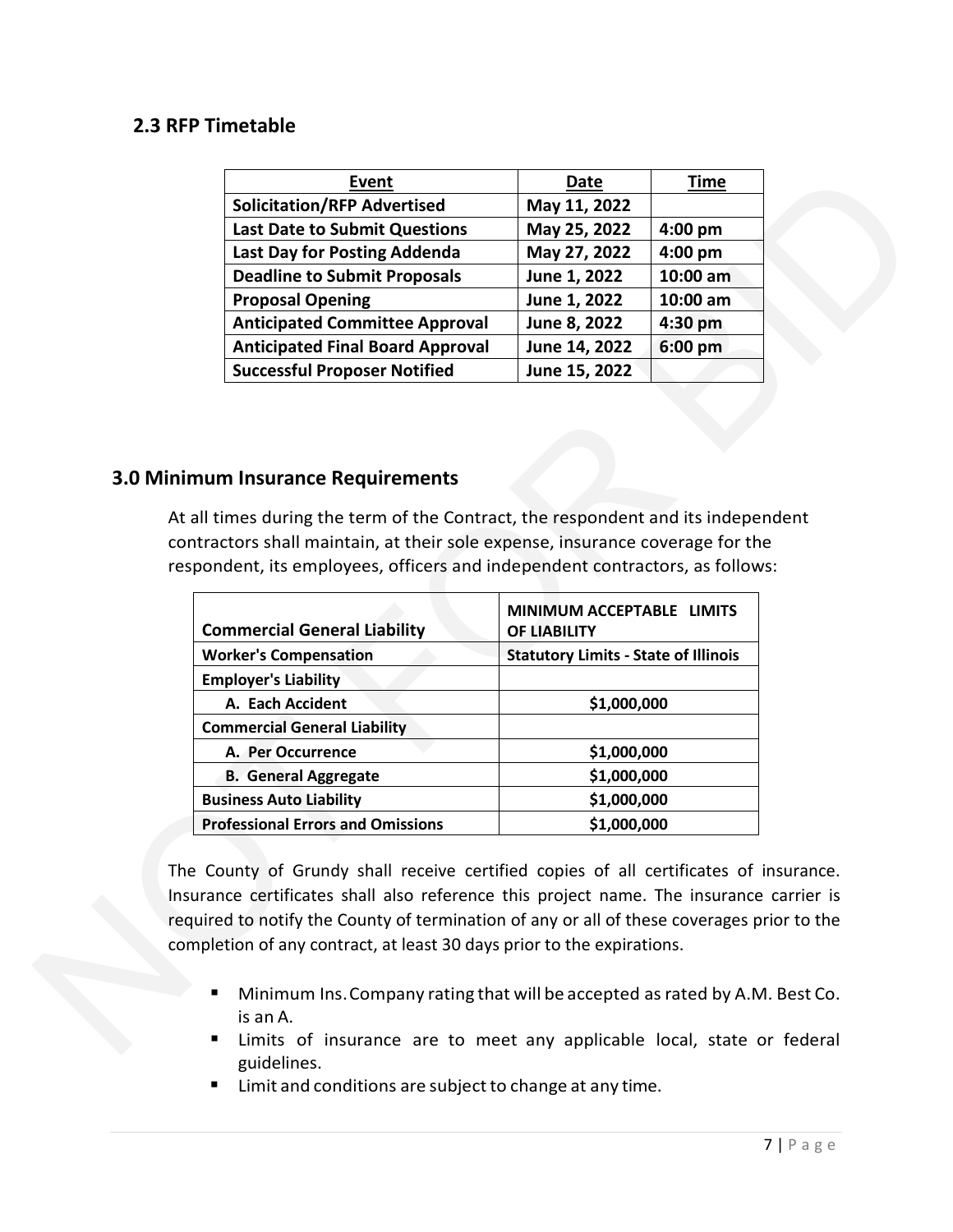- **Contractor & subcontractors waive subrogation on workers compensation**
- Please have insurance agent or carrier furnish a certificate of insurance and applicable endorsements evidencing current policy dates fulfilling these requirements.
- Certificates of Insurance may be mailed or faxed to applicable County Departments orthe Grundy County Finance Director, 1320 Union Street, Morris, IL 60450

Grundy County reserves the right to change the above-mentioned requirements when awarding large projects.

#### **4.0 Submittal Requirements**

#### **4.1 Overview of Business**

Respondent should provide a brief outline of the Vendor's pertinent business details. The respondent shall list legal name, business address, and business phone number.

#### **4.2 Experience**

Respondent shall clearly explain in detail its capability to complete overall scope of project. Information shall include any technical expertise with installation and operation of digital portable X-Ray units. Prior experience of installation within similar facilities.

#### **4.3 Project Management Team**

Respondent shall identify key individuals whom shall be working and completing the stated scope. The respondent must list each individual and provide following information on each team member including full legal name, email address, phone number, and qualifications. Also, shall be listed primary contact if other than individuals listed on the team to contact if issues arise throughout the project process. monosements evidencing current poincy dates rulming these<br>
S.S.<br>
S.S.<br>
S.S.<br>
S.S. The Grundy County Finance Director, 1320 Union Street,<br>
450<br>
Here Grundy County Finance Director, 1320 Union Street,<br>
450<br>
There erves the r

#### **4.4 Client Reference List**

- Respondent must provide the Coroner's Office with the name and contact information where the current Digital Portable X-Ray machine is currently being utilized. Each Reference must include: contact information for the Coroner or designee whom they worked directly with throughout previous project and integration. number, and qualification<br>
individuals listed on the<br>
process.<br>
4.4 Client Reference List<br>
- Respondent must pro<br>
information where the<br>
being utilized. Each I<br>
Coroner or designee<br>
project and integratic<br>
- Respondents wi
	- Respondents will provide proof of any license(s), certifications, classifications, and certificates of insurance within their proposal. This must include that the respondent/contractor is proven to be licensed to work in the State of Illinois.
	- Respondent must state that, if selected, they will deliver and install the Digital Portable X-Ray Unit and services required to complete the project to the specifications submitted from the RFP.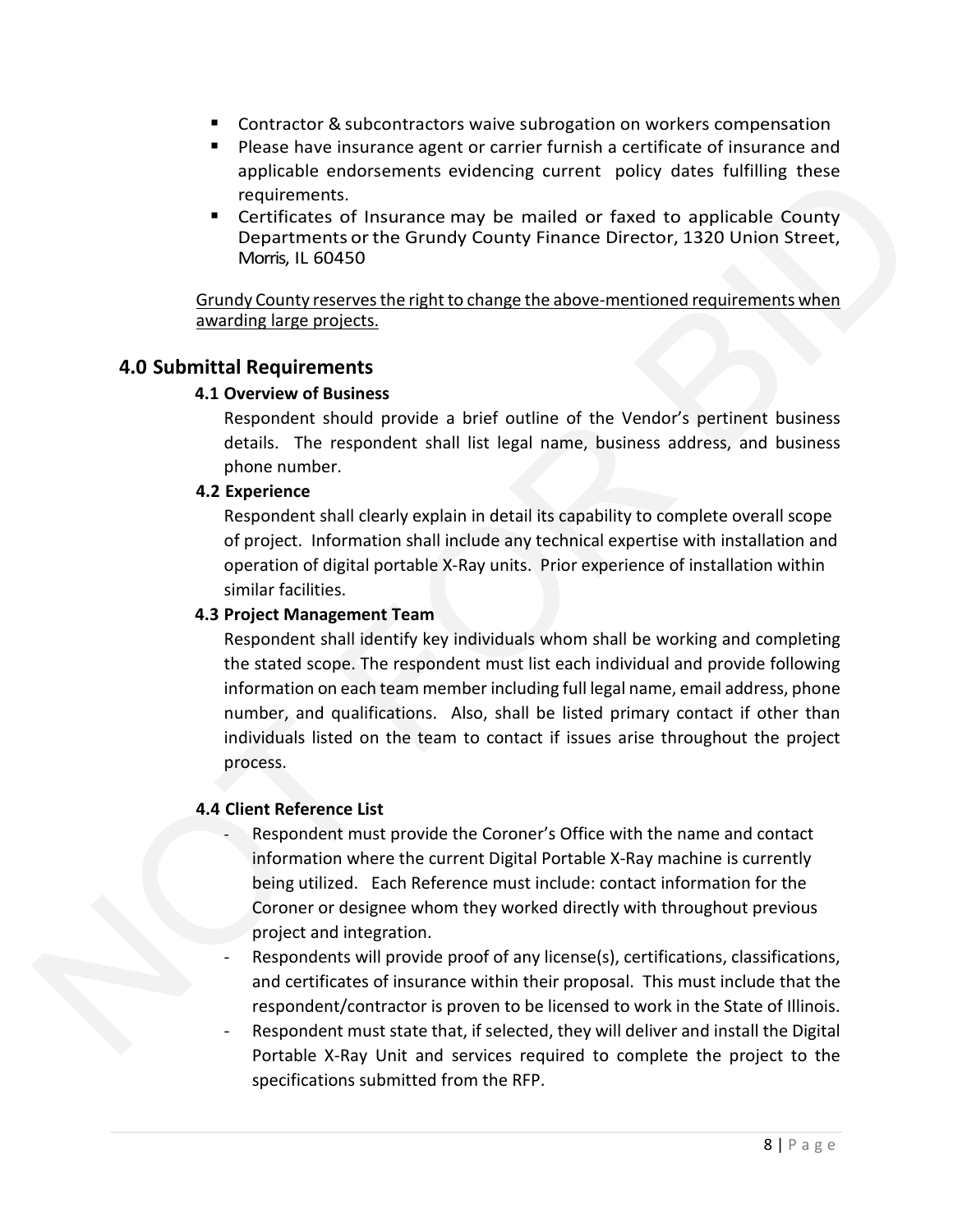- Respondent will be required to assume prime vendor responsibility for the contract and will be sole/primary contact regarding installation, maintenance, training, and software implementation. The selected vendor will assume all responsibility for all services provided under any contract accepted under this RFP.
- Respondents are cautioned to limit or avoid, if possible, proprietary trade secret information within the proposal. If the vendor deems it necessary to include such information in order to adequately, the vendor shall note the section as such and provide the information in a separate sealed envelope. Under no circumstances shall a respondent's entire proposal, rates, or offers be labeled as proprietary or confidential. nd software implementation. The selected vendor will assume all<br>tiv for all services provided under any contract accepted under this<br>ts are cautioned to limit or avoid, if possible, proprietary trade<br>transition within the
- Respondents must supply a list of ANY violations or fines by ANY state within the last 36 months relating to their work upon installation of a Digital Portable X-Ray Unit. Any violation shall be considered grounds for disqualification.
- Respondents must meet all requirements stated within the RFP, if that respondent cannot meet such requirements it is the respondent's responsibility to note within the proposal. If the respondent has an alternate solution to the listed requirement, it should be noted within the proposal to the Grundy Count Coroner for consideration.
- Respondent must include a detailed implementation timeline with an estimated duration of project from pre-installation preparation to contract completion.

#### **4.5 Time and Cost Estimate**

Respondent must clearly state the cost of the Digital Portable X-Ray Unit. Upgrades or any additional equipment that will benefit the overall operational capacity shall be listed separate from the base cost of the Digital Portable X-ray Unit; and explanation of any upgradable piece or additional equipment must be thoroughly explained as to show benefit of use. Price must be a detailed itemized format of all expected cost to be foreseen, content shall include: labor, parts, equipment, supplies, licenses, shipping, delivery, installation, training, and travel expenses.

#### **5.0 Submission of Proposal**

Respondent's proposal shall provide the Grundy County Coroner's Office a clear detailed description of all related material as outlined within the RFP as to provide the vendor's ability to successfully complete the proposal. Proposals shall be submitted under sealed cover and received by date outlined on the RFP Timetable section 2.3 on page 6. Respondents should include six (6) identical copies and one (1) original proposal packets. The proposal packets should be of thoughtful, clear, and wellorganized content. Each packet shall include information required in Submittal or any additional equipme<br>be listed separate from<br>explanation of any upgrace<br>explained as to show ben<br>all expected cost to be for<br>supplies, licenses, shipping<br>5.0 Submission of Proposal<br>Respondent's proposal shall<br>detailed Requirements section 4.0 pages (7-9). All expenses incurred by respondents in replying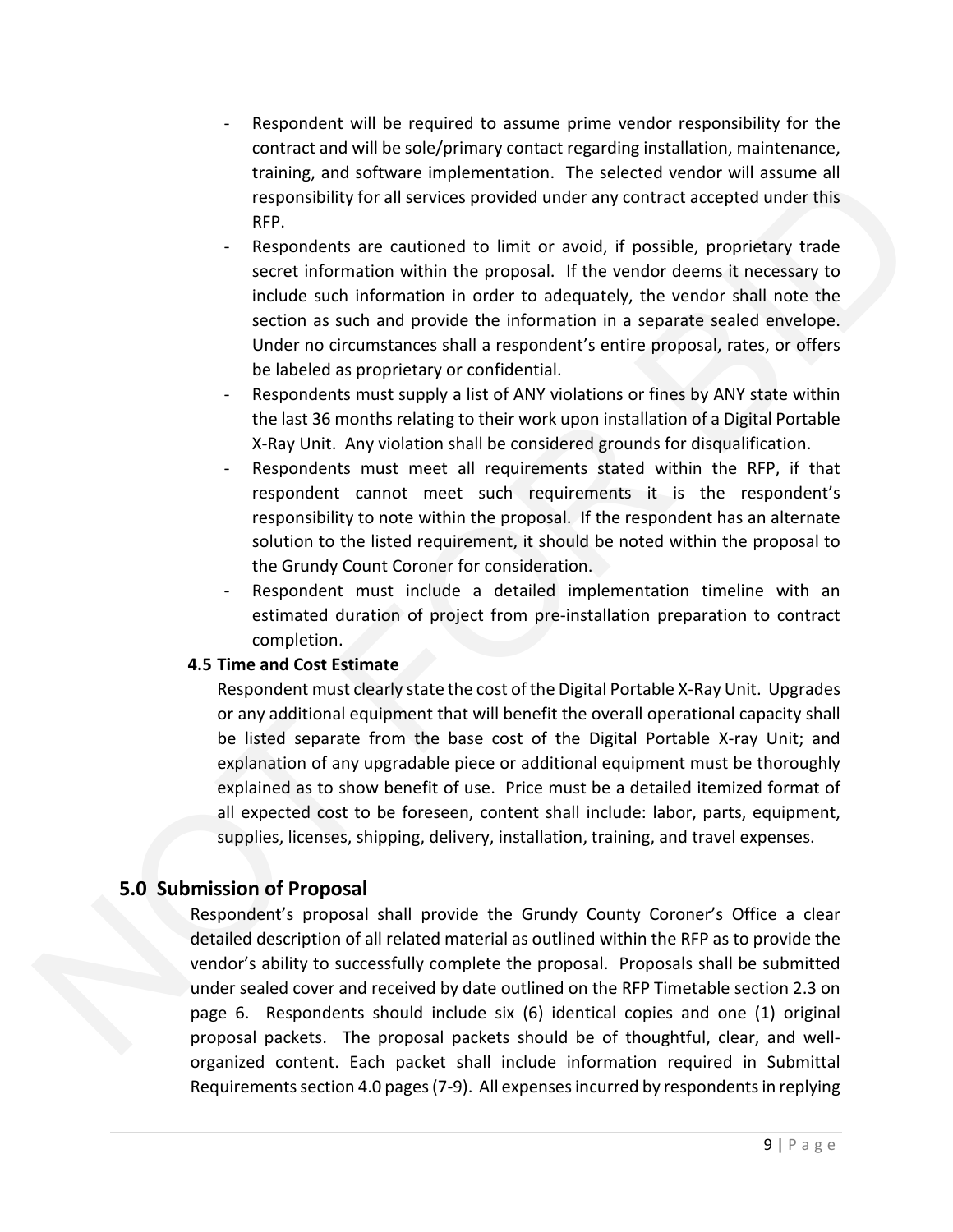to the Digital Portable X-Ray Unit RFP or in making any appearance prior to vendor selection, shall be incurred at the respondent's own expense.

#### **Completed RFP packages shall be submitted to:**

**Matt Melvin Grundy County Finance Director 1320 Union St. Morris, IL 60450**

#### **6.0 Evaluation of Proposals**

Evaluation of proposals will be conducted by members of the Grundy County Coroner's Office in conjunction with members of the Grundy County Administration and Finance Departments. Each member will include in each consideration the following factors: eted RFP packages shall be submitted to:<br>
Matt Melvin<br>
Grundy County Finance Director<br>
1320 Union St. Morris, IL 60450<br>
Sals<br>
sals<br>
sals<br>
sals<br>
sals<br>
sals<br>
sals<br>
sals<br>
to conducted by members of the Grundy County County Co

- Qualifications and expertise of each respondent.
- Overall quality and specifications of the Digital Portable X-Ray Unit.
- Overall cost of proposal including but not limited to ancillary costs, upgrades, extended warranties, service agreements, etc…
- References of proposal respondents.
- Overall conformance to specification outlined within the RFP.

| <b>Evaluation Criteria Description</b>                                                                                                                                   | Weight |
|--------------------------------------------------------------------------------------------------------------------------------------------------------------------------|--------|
| <b>References</b>                                                                                                                                                        | 30     |
| <b>Quality of Unit</b>                                                                                                                                                   | 30     |
| <b>Qualifications and Experience of</b>                                                                                                                                  |        |
| Vendor                                                                                                                                                                   | 20     |
| <b>Proposed Pricing</b>                                                                                                                                                  | 10     |
| <b>Conformance to Specifications</b>                                                                                                                                     | 10     |
| <b>Total Potential Point</b>                                                                                                                                             | 100    |
| This RFP does not commit Grundy County to award a contract, to pay<br>the preparation of a proposal in response to this request, to procure, or<br>services or supplies. |        |
| The contract will be awarded based on totality of the factors listed                                                                                                     |        |

This RFP does not commit Grundy County to award a contract, to pay costs incurred in the preparation of a proposal in response to this request, to procure, or contract for any services or supplies.

The contract will be awarded based on totality of the factors listed in the proposal. Considerable weight will be given to the References and Overall Quality of Unit. All other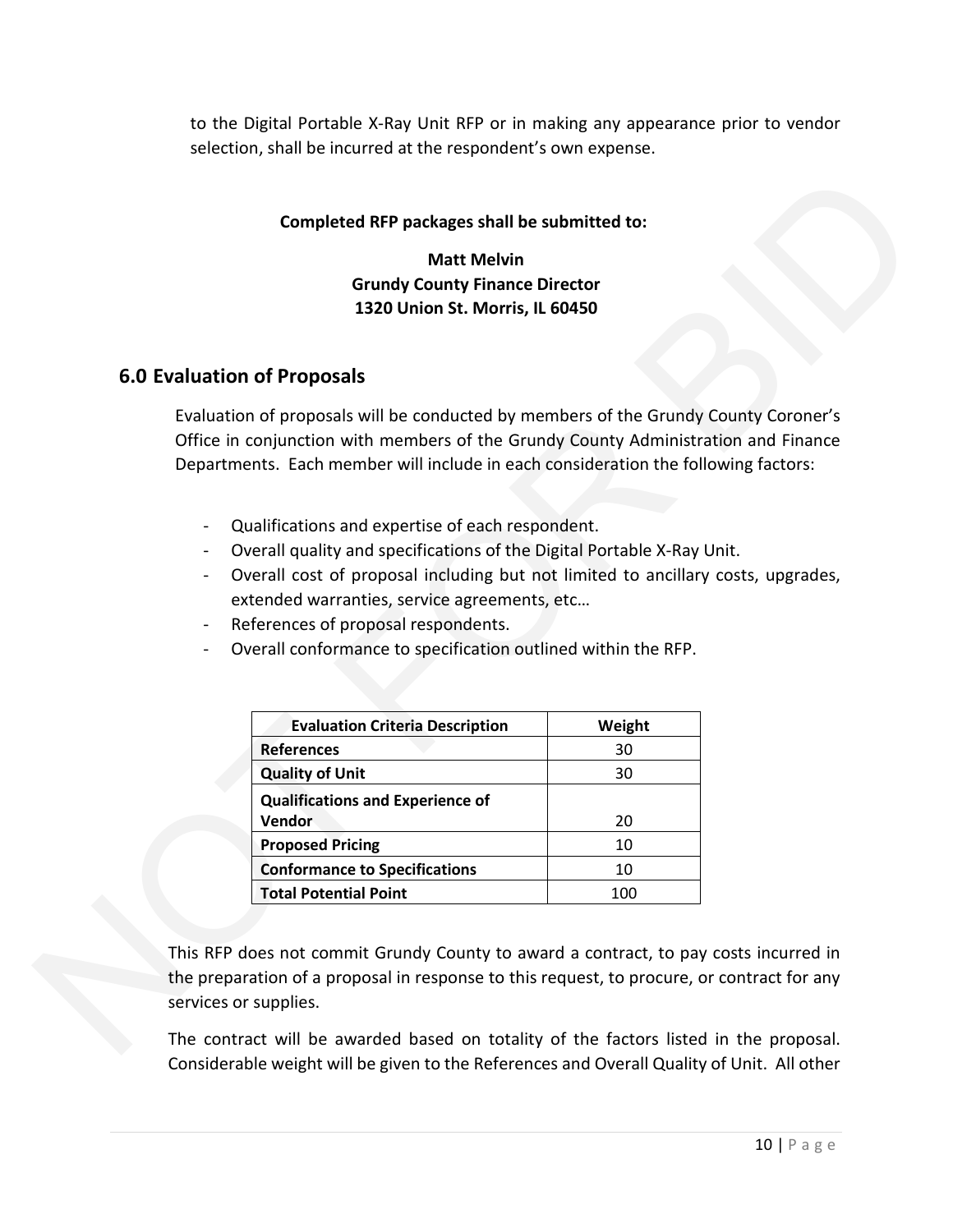technical and quantitative qualifications will be considered in Grundy County's decision to contract with any potential vendor.

Grundy County reserves the right to reject all proposals submitted, to waive formalities, informalities, and/or irregularities contained within any submitted proposal. Grundy County reserves the right to accept and offer any contract herein if it is deemed within the best interest of Grundy County to do so. While lowest price is an important factor in selection of a potential vendor, the Grundy County Coroner's Office will choose the most adequate Digital Portable X-Ray Unit that will ultimately fit the needs and usage of the Grundy County Coroner's Office. Additionally, Grundy County reserves the right to negotiate optional items and/or services with the successful vendor.

#### **7.0 General Terms and Conditions**

#### **7.1 Hold Harmless**

Vendor agrees to indemnify, save and defend the County of Grundy, their agents, servants, and employees, and hold them harmless from any and all lawsuits, claims, demands, liabilities, and expenses, including court costs and attorney's fees, for or on account of any injury to any person, or any death at any time resulting from such injury, or any damage to property, which may arise or which may be alleged to have arisen out of or in connection with the work covered by this contract. The foregoing indemnity shall apply except is such injury, death, or damage is caused directly by the willful and wanton conduct of the County of Grundy, their agents, servants, or employees or any other person indemnified here under any Waivers of Subrogation endorsements. ies the right to reject all proposals submitted, to waive formalities,<br>irregularities contained within any submitted proposal. Grundy<br>ight to accept and offer any contract herein if it is deemed within<br>undy County to do so

#### **7.2 Dispute Resolution**

In the event a dispute arises relative to any matter included in the terms or performance of this agreement, the Parties shall first require their authorized representatives to meet in good faith negotiations to resolve the issues in conflict. If the Parties are unable to settle the existing differences, then any and all court proceedings shall be held in the Circuit Courts of Grundy County in Morris, Illinois and the 13th Illinois Judicial District. In the event Grundy County is a litigant in proceedings relative to this Agreement and prevails, the losing party shall pay all of the attorney's fees and costs incurred by the County. In the event a dispute anse<br>of this agreement, the Parti<br>in good faith negotiations<br>settle the existing differen-<br>Circuit Courts of Grundy Co<br>the event Grundy County<br>prevails, the losing party s<br>County.<br>**7.3 Clarification,** 

#### **7.3 Clarification, Exceptions, and Addenda**

Any and all exceptions to the specifications must be identified and fully explained in the submitted proposal documents. All questions should be submitted to finance@grundycountyil.gov with "Digital Portable X-Ray Unit" in the subject line. All questions must be submitted prior to the deadline noted in Section 2.3 of this RFP. Any addenda to this proposal will be issued in writing and posted on the Grundy County website. No oral statements, explanations, or commitments shall be provided or binding upon the county. No addenda will be issued later than the date listed in Section 2.3 of this RFP. After reviewing the proposal documents, Grundy County may develop a list of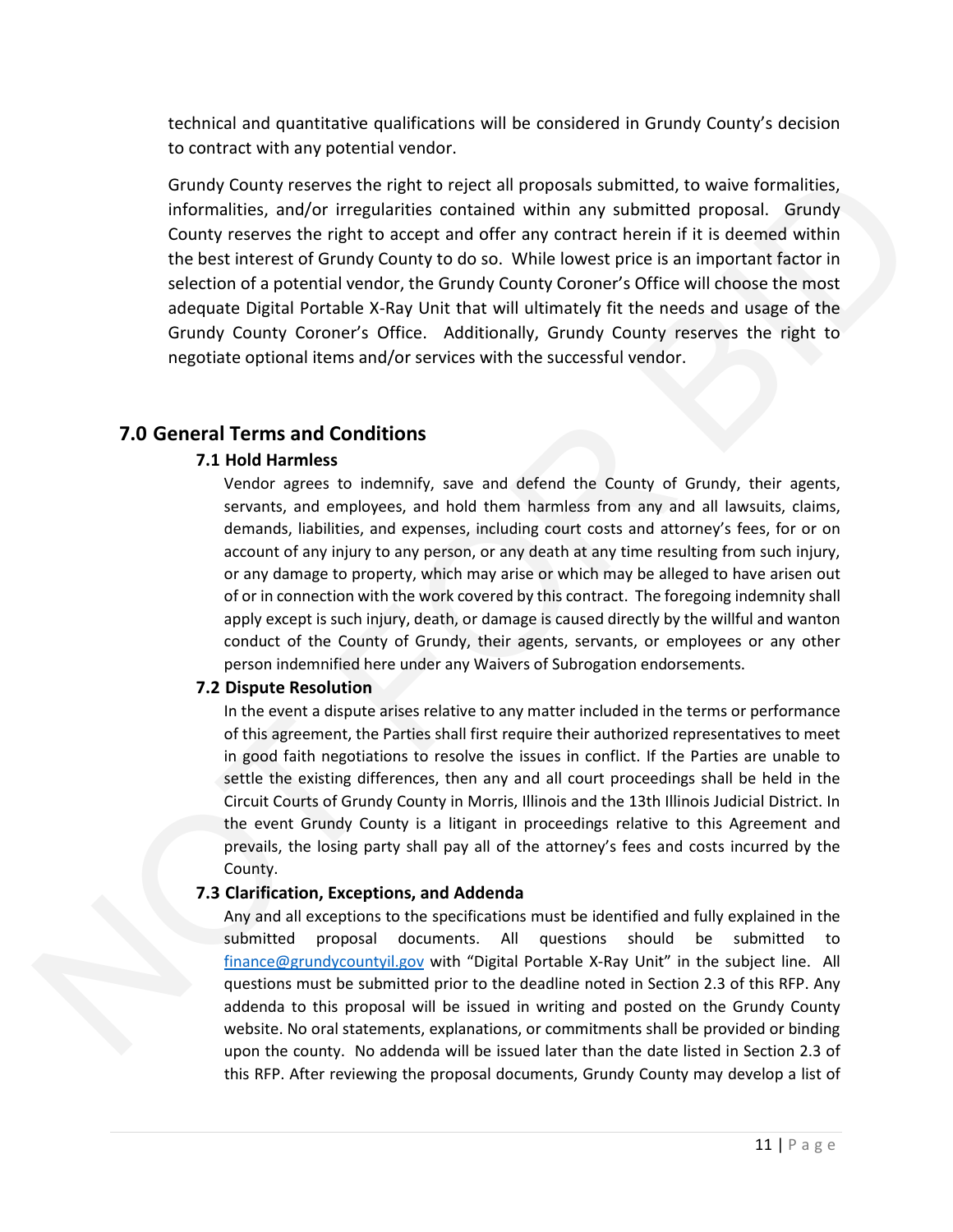clarification questions to be addressed by the respondents. The proposer shall provide response within (3) working days from the inquiry.

#### **7.4 Applications for Payment**

Payment shall be made within thirty (30) days of completed pay request.

#### **7.5 Compliance with Laws**

In connection with the furnishing of supplies or performance of work under the contract, the vendor agrees to comply with the Fair Labor Standard Act, Equal Opportunity Employment Act, and all other applicable Federal and State laws, regulations, and executive orders to the extent that the same may be applicable, and further agrees to insert the foregoing provisions in all subcontracts awarded here under. A Application for a symmetric state of properties and the control of the symmetric state in the members of the law of properties of proference of two functions of the members of the symmetric in the members of the symmetri

#### **7.6 Severability**

Every section, provision, or part of this agreement is declared severable from every other section, provision, or part thereof, to the extent that if any section, provision, or part of this agreement shall be held invalid by a court of competent jurisdiction, it shall not invalidate any other section, provision, or part thereof.